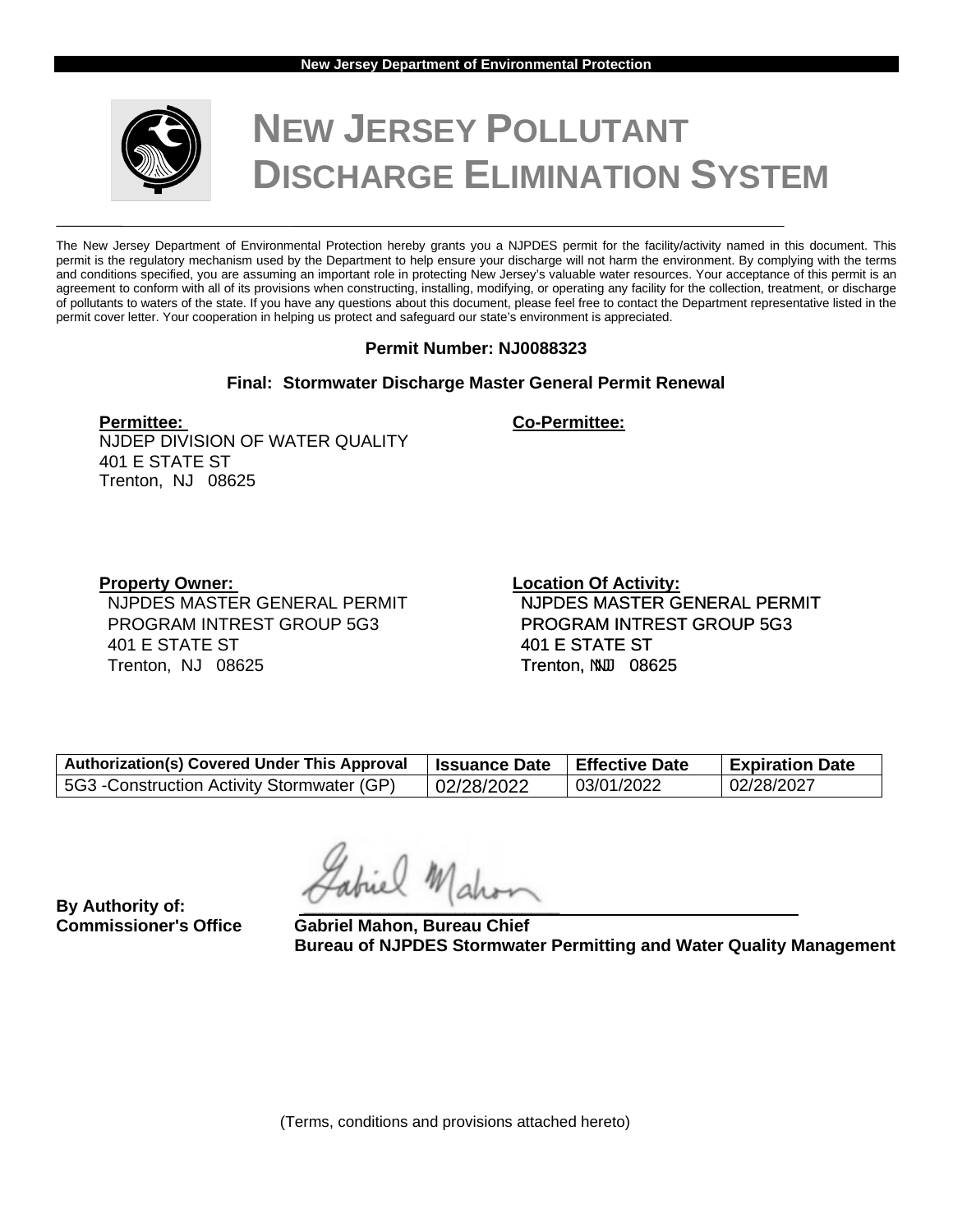# **PART I**

# **NARRATIVE REQUIREMENTS**

# **Construction Activity Stormwater (GP)**

# **A. Authorization Under This Permit**

#### **1. Permit Area**

a. This permit applies to all areas of the State of New Jersey.

#### **2. Eligibility**

- a. Except as provided in 2.b. below, this permit may authorize all new and existing stormwater discharges associated with industrial activity and small construction activities as defined in N.J.A.C. 7:14A-1.2, and that are from the following facilities:
	- i. Construction activities including clearing, grading and excavation activities. In regard to landfills such construction activities are limited to: - A landfill under construction which has not received any solid waste or hazardous waste as defined at N.J.A.C. 7:14A - 1.2; or - A landfill that has been closed in compliance with N.J.A.C. 7:26-2A.9 (the Solid Waste rules) or N.J.A.C. 7:26G (the Hazardous Waste rules), the appropriate certifications have been submitted in accordance with N.J.A.C. 7:26 or N.J.A.C. 7:26G, and the landfill is not disrupted. - A landfill other than those described above is deemed eligible when a written determination is made by the Department that the permit requirements are sufficient to control the construction activities.
- b. The following stormwater discharges are not authorized by this permit:
	- i. Stormwater discharges subject to any of the following effluent guideline limitations for stormwater: cement manufacturing, materials storage piles (40 CFR 411, Subpart C); concentrated animal feeding operations (40 CFR 412); fertilizer manufacturing (40 CFR 418); petroleum refining (40 CFR 419); phosphate manufacturing (40 CFR 422); steam electric, coal pile runoff (40 CFR 423); mineral mining and processing (40 CFR 436); ore mining and dressing (40 CFR 440); asphalt emulsion (40 CFR 443 Subpart A); and landfills (40 CFR 445).
	- ii. Stormwater discharges from facilities with "sanitary landfills" as defined in N.J.A.C. 7:26-1.4 or "hazardous waste landfills" subject to N.J.A.C. 7:26G, unless the landfill meets the requirements of A.2.a.i above.
	- iii. Stormwater discharges from construction that are not regulated under the Soil Erosion and Sediment Control Act, N.J.S.A. 4:24-39 et seq., or that are not within the definition of "project" at N.J.S.A. 4:24-41g.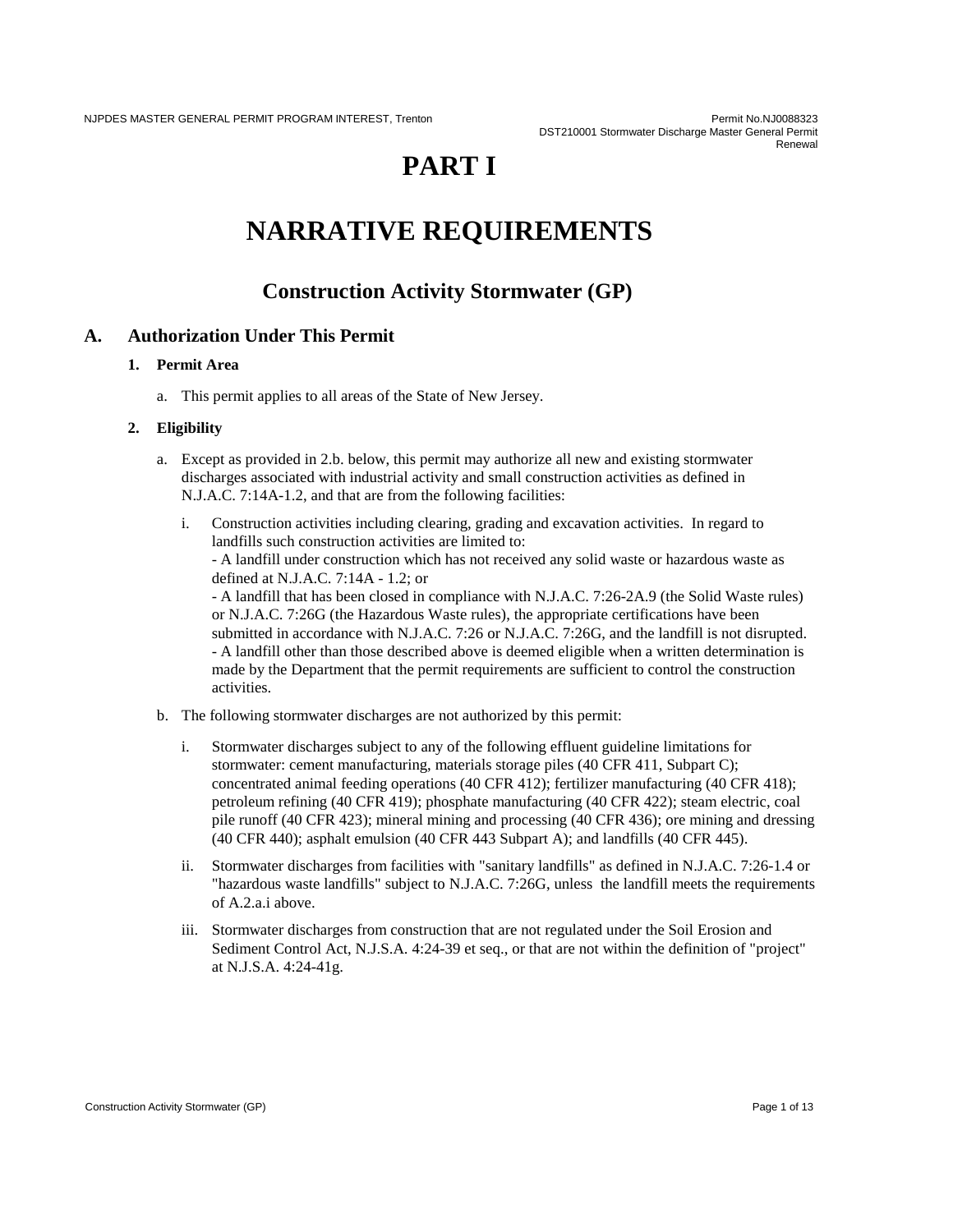- iv. Stormwater discharges that occur after the construction activities under 2.a.i, above, have been completed (see E.7 below). If the facility being constructed is in one or more of the categories identified in subparagraphs 1i through 1ix or subparagraph 1xi of the definition in N.J.A.C. 7:14A-1.2 of "stormwater discharge associated with industrial activity," then authorization for that stormwater discharge must be obtained under another NJPDES permit (such as NJPDES Permit No. NJ0088315, where applicable), even if authorization for the stormwater discharge from the construction activity has been obtained under this permit.)
- v. Stormwater discharges from projects or activities that conflict with an adopted Water Quality Management Plan.
- vi. Stormwater discharges from "major Highlands development" within the boundaries of the "Preservation Area" of the "Highlands Region," designated by the Highlands Water Protection and Planning Act (Highlands Act), N.J.S.A.13:20-1 et seq., that does not have a "Highlands Preservation Area Approval" Highlands Applicability Determination issued by the Department that the proposed activity is exempt from the Highlands Act. (See definitions at H.3. below.)

#### **3. Other Discharges**

a. Other discharges are not authorized by this permit, even if such discharges are combined with stormwater discharges that are authorized by this permit.

# **B. Requiring an Individual Permit or Other General Permit**

#### **1. Applying for Another NJPDES Permit**

- a. The Department may require any permittee authorized under this permit to apply for and obtain an individual Discharge of Stormwater to Surface Water (DST) permit, or seek and obtain authorization under another general permit. Conversely, any permittee authorized under this permit may request to be excluded from authorization under this permit by applying to the Department for an individual DST permit or for another general DST permit. Revocation of existing permits under such circumstances is governed by N.J.A.C. 7:14A-6.13.
- b. If, after receiving authorization under this permit, a facility is required by the Department to obtain another NJPDES DST permit that would also cover the authorized stormwater discharge, then authorization under this permit shall remain in effect only until either:
	- i. The date such other permit becomes effective; or
	- ii. The date the application for such other permit (or request for authorization under another general permit) is denied. If such a facility fails to submit an application or request for authorization by the date specified by the Department, then the general permit authorization remains in effect only until that date.

#### **C. Authorization**

#### **1. New Authorizations**

- a. In order to obtain authorization under this permit (except for automatic renewal of authorization under 3.a below), a complete Request for Authorization (RFA) and the appropriate fee required under N.J.A.C. 7:14A-3.1(j) shall be submitted in accordance with the requirements of this permit.
	- i. Authorization becomes effective when the Department certifies the RFA (and when, in addition, the Pinelands Commission has made any determination required under b. below).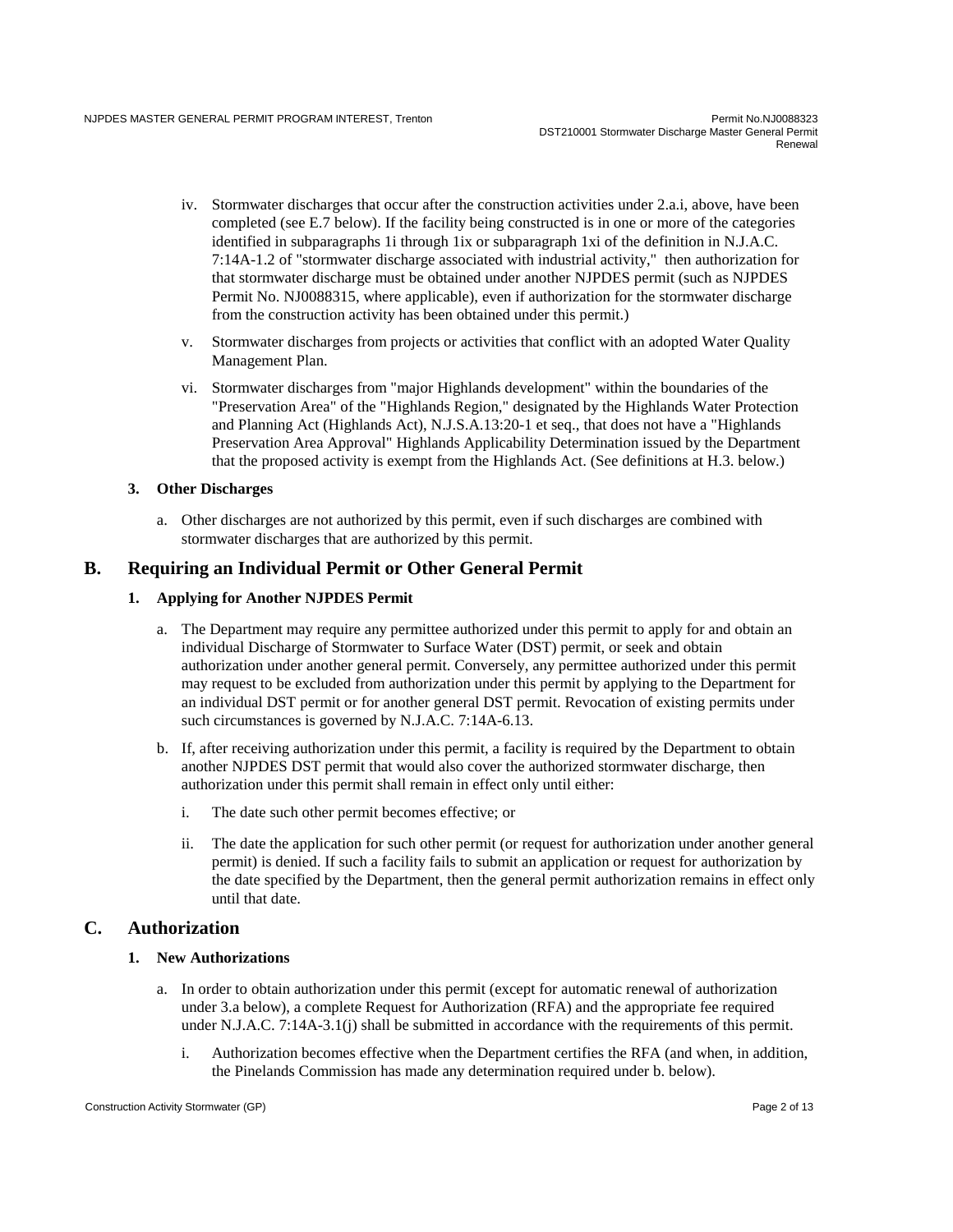- b. For new stormwater discharges commencing in the Pinelands Area (as defined by N.J.S.A. 13:18A-11) after November 2, 1992, authorization under this permit becomes effective only if, pursuant to N.J.S.A. 13:18A-15, the Pinelands Commission has determined that:
	- i. The Pinelands Commission will not review the facility based upon the issuance of a certification of the facility's soil erosion and sediment control plan issued by the Soil Conservation District or the State Soil Conservation Committee, or the approval of the facility's soil erosion and sediment control requirements issued by the municipality (whichever is applicable);
	- ii. The Pinelands Commission has reviewed and approved the facility following, if applicable, issuance of a certification of the facility's soil erosion and sediment control plan issued by the Soil Conservation District or the State Soil Conservation Committee, or the approval of the facility's soil erosion and sediment control requirements issued by the municipality (whichever is applicable); or
	- iii. The Pinelands Commission has, pursuant to N.J.A.C. 7:50-4.51 et seq., reviewed and approved the development application of the Department of Transportation (DOT).
- c. For a stormwater discharge authorized under this permit, the permittee is exempt from the provision in N.J.A.C. 7:14A-6.2(a)2 which declares that the discharge of any pollutant not specifically regulated in the NJPDES permit or listed and quantified in the NJPDES application shall constitute a violation of the permit.

#### **2. Termination of Authorization**

- a. Authorizations under this general permit cease to be effective when any of the following occurs, whichever is earliest:
	- i. When the State Soil Conservation Committee rejects (pursuant to N.J.S.A. 4:24-6.1 and N.J.A.C. 2:90) a decision by the Soil Conservation District to certify the facility's soil erosion and sediment control plan;
	- ii. when the certification or municipal approval (under N.J.S.A. 4:28-48) of the facility's soil erosion and sediment control plan expires without being renewed or extended;
	- iii. when the report of compliance is issued (see E.7.a. below) or the Department receives written Notification of Completion from the DOT (seeE.7.b. below), whichever is applicable.

#### **3. Automatic Renewal of Authorization**

- a. Authorization under this permit was automatically renewed when this permit was reissued, and will be automatically renewed if this permit is reissued in the future (so long as the discharge remains eligible). In either case, for any permittee who had or has authorization under this permit immediately prior to the effective date of the reissued permit, the most recently submitted RFA is also a timely and complete RFA under the reissued permit. (However, if the permittee is aware that any information in that most recently submitted RFA is no longer true, accurate, and complete, the permittee (except for DOT) shall provide the correct information to the Department within 90 days after that effective date, if the permittee has not done so already.) The Department shall provide a notice of renewed authorization to each such permittee (except for DOT).
- b. A permittee whose authorization was renewed under a. above may request to be excluded from the reissued general permit in accordance with N.J.A.C. 7:14A-6.13(g), and may also request a stay of the application to that permittee of any conditions of the reissued permit in accordance with N.J.A.C. 7:14A-17.6.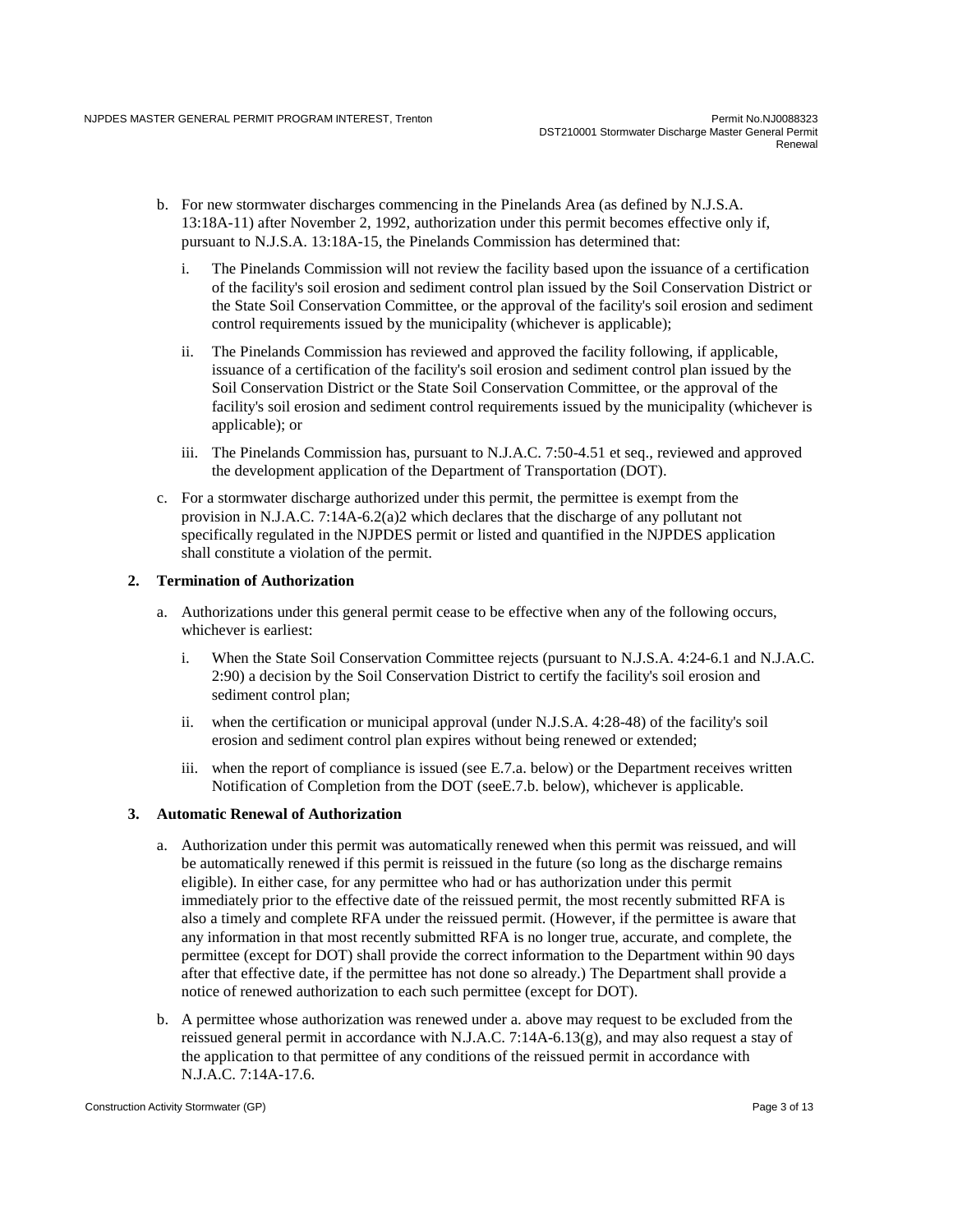#### **D. Request For Authorization Requirements**

#### **1. Deadline for Requesting Authorization for a New Discharge**

- a. A RFA for a new stormwater discharge must be submitted prior to the commencement of the land disturbance that may result in that discharge.
- b. The Department may accept an RFA submitted after the foregoing deadlines; however, the discharger may still be held liable for any violations that occurred prior to the submission of the RFA.

#### **2. Persons Requesting Authorization**

a. A RFA shall be submitted by each person who is an operating entity for any part of the facility requiring a NJPDES permit for the stormwater discharge at the facility. When a facility is owned by one person but is currently operated by another person, the operating entity shall submit the RFA.

#### **3. Contents of the Request for Authorization**

- a. A completed RFA shall include all of the following information regarding the regulated facility, using the Department's E-Permitting System.
	- i. The legal name and address of all known current owners and operating entities. The RFA shall also identify which of these persons is submitting the RFA;
	- ii. The facility name and address;
	- iii. A brief description of the facility and its current and proposed uses;
	- iv. For stormwater discharges occurring in the Pinelands Area (as defined in N.J.S.A. 13:18A-11) prior to November 2, 1992, a Pinelands Commission "no call up" letter or public development approval;
	- v. A RFA for stormwater discharges occurring in the "Preservation Area" of the "Highlands Region," designated by the Highlands Act, shall not be considered complete unless accompanied by a "Highlands Preservation Area Approval" issued by the Department or a "Highlands Applicability Determination" that the proposed activity is exempt from the Highlands Act and consistent with a Water Quality Management Plan (WQMP), or exempt from the Highlands Act and not addressed by a WQMP.(See definitions at H.1.c. below.);
	- vi. The location of the project State plane coordinates;
	- vii. Contact information for fees/billing contact;
	- viii. The SCD certification code and 251 Identification code;
	- ix. Identification numbers of existing NJPDES permits; and
	- x. Certification PIN.

#### **4. Where to Submit**

a. For all facilities, the RFA and associated payments to "Treasurer, State of New Jersey" shall be submitted to the Department through the E-Permitting System.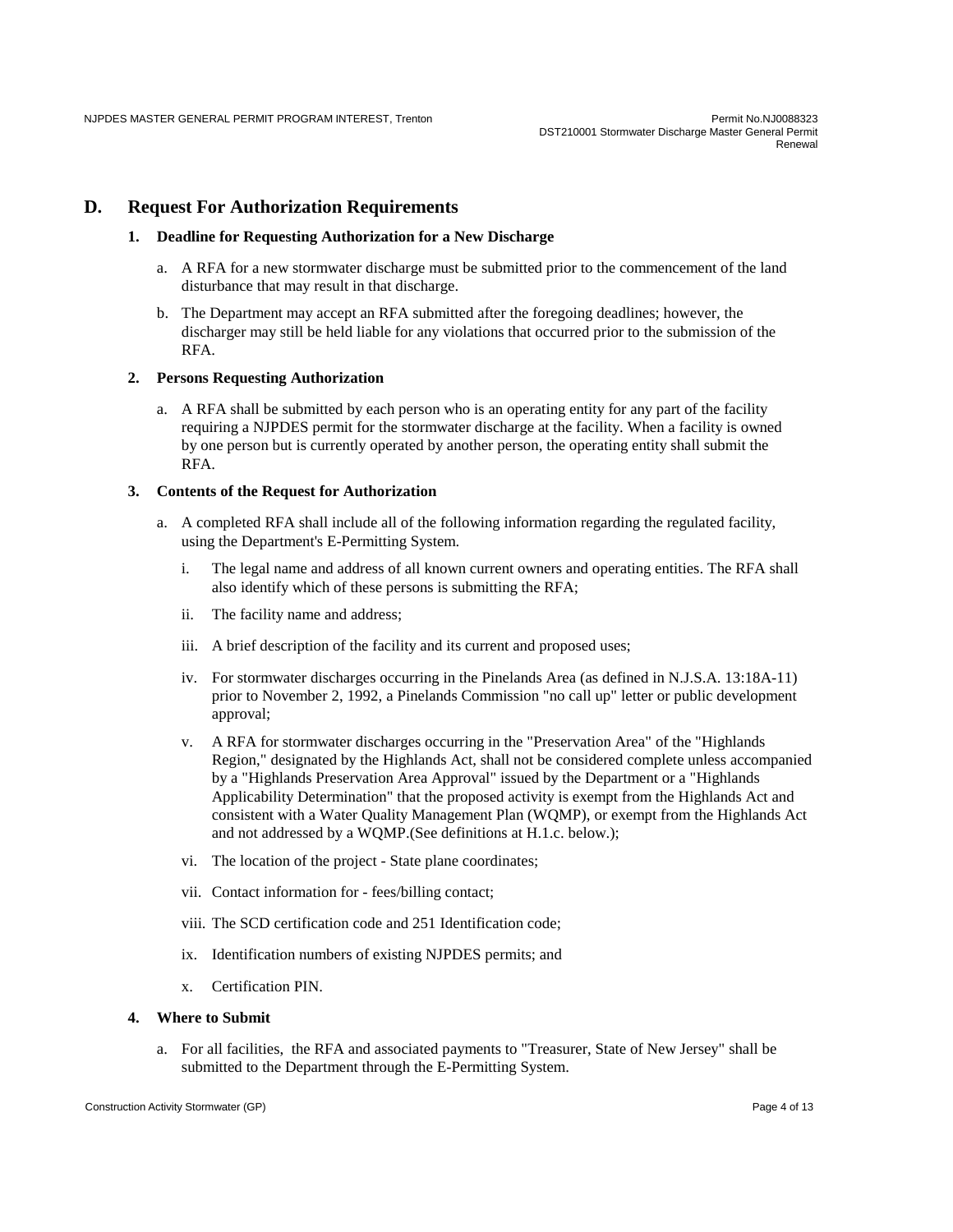b. For projects that the New Jersey DOT is constructing or proposes to construct, a completed, signed, and certified RFA shall be submitted by DOT to the Department at the address specified on the Department's RFA form, and the appropriate fee (except for authorization renewal under C.3.a.) shall be paid to the Department.

#### **5. Certifying the Request for Authorization**

- a. For all facilities the Department shall certify the RFA if the requirements above have been satisfied, and if:
	- i. The Soil Conservation District has certified the facility's plan for soil erosion and sediment control under N.J.S.A. 4:24-43;
	- ii. The State Soil Conservation Committee has certified the facility's plan for soil erosion and sediment control under N.J.S.A. 4:24-6.1 and N.J.S.A. 4:24-43;
	- iii. The facility has been approved under a municipal ordinance for soil erosion and sediment control pursuant to N.J.S.A. 4:24-48; or
- b. The Department shall grant or deny certification of the RFA through the E-Permitting System.
- c. For projects that the DOT is constructing or proposes to construct, the DOT shall certify the RFA if the requirements above have been satisfied, and if the DOT has certified the facility's plan for soil erosion and sediment control under N.J.S.A. 4:24-43.

#### **6. Additional Notification**

- a. Facilities that discharge stormwater associated with industrial activity through a large or medium municipal separate storm sewer system (systems serving a population of 100,000 or more) must also submit a copy of the RFA to the owner of and operating entity for that system.
- b. Persons requesting authorization shall also submit a copy of the RFA to each owner (if any) of the facility who did not submit the RFA.

#### **E. Effluent Limitations, Inspection and Reporting Requirements**

#### **1. Stormwater Pollution Prevention Plan (SPPP).**

- a. Construction activity that may result in a stormwater discharge authorized by this permit shall be executed only in accordance with a SPPP that consists of the erosion and sediment control component described under b. below, and (where applicable) the construction site waste control component set forth in Attachment B. A copy of this SPPP shall be retained by the permittee for a period of at least five (5) years after the completion of construction. This period may be extended by written request of the Department at any time (see N.J.A.C. 7:14A-6.6):
- b. Erosion and sediment control Land disturbances that may result in a stormwater discharge authorized by this permit shall be executed only in accordance with whichever of the following is applicable:
	- i. A soil erosion and sediment control plan certified pursuant to N.J.S.A. 4:24-43;
	- ii. Requirements for soil erosion and sediment control established in or pursuant to a municipal ordinance in accordance with N.J.S.A. 4:24-48; or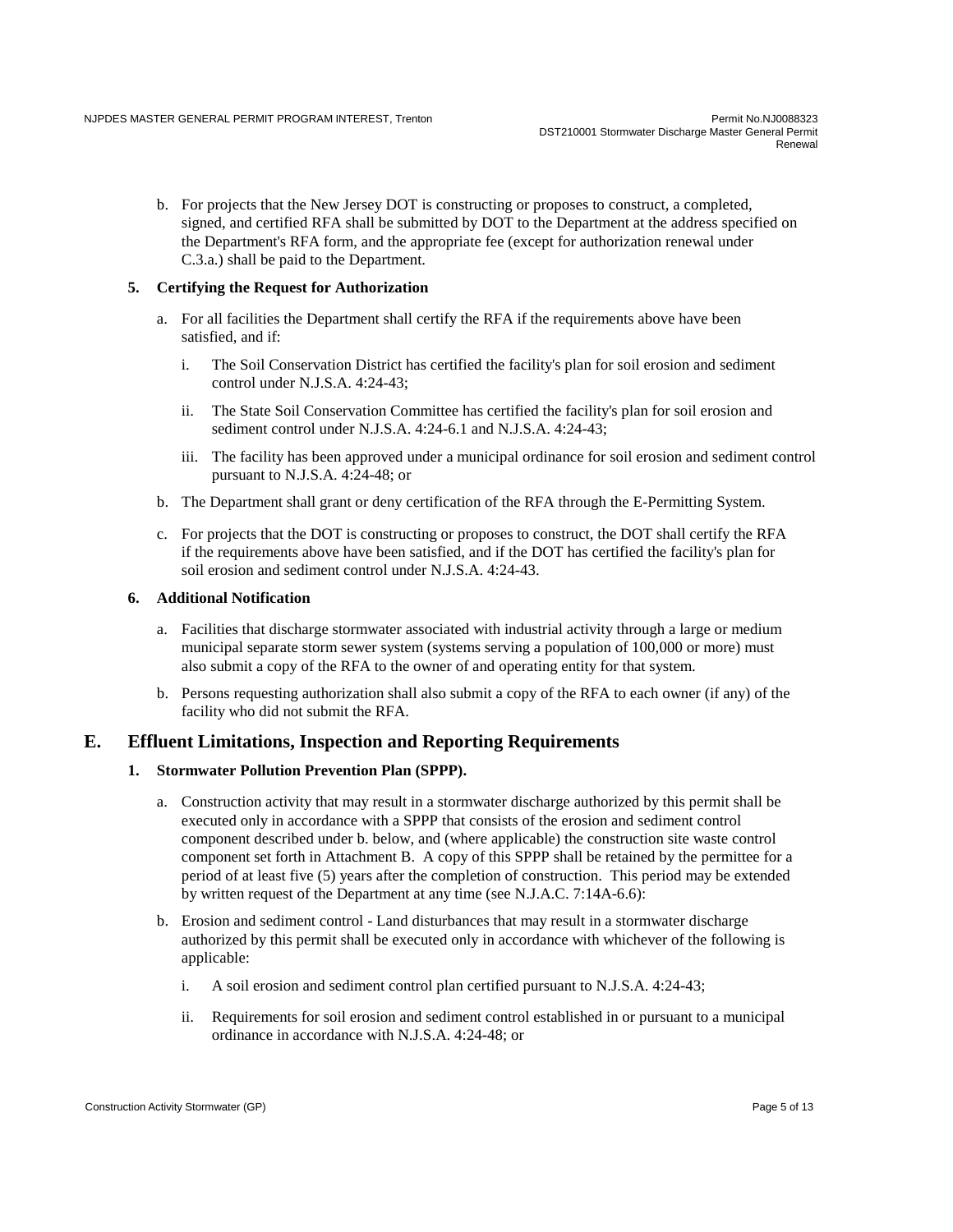- c. At a minimum all soil erosion and sediment control plans shall be prepared in accordance with the guidance in the most recent version of "Standards for Soil Erosion and Sediment Control in New Jersey" and contain all of the information required in Appendix A2 of that document.
- d. For purposes of this permit, the above mentioned soil erosion and sediment control plan or requirements constitute the erosion and sediment control component of the facility's SPPP (except for any provisions that are not relevant to the stormwater discharge authorized by this permit).

#### **2. Construction Site Waste Control**

a. The construction site waste control component of the SPPP consists of the requirements set forth in Attachment B. These requirements became operative on March 3, 2004 and apply only to construction activities that commence on or after March 3, 2004. Public projects that have gone out for bid or have been awarded a contract prior to March 3, 2004 are exempt from implementing the new requirements for construction site waste management. Construction activities that commenced prior to March 3, 2004 but did not obtain certification (or approval from exempt municipality) required under the Soil Erosion and Sediment Control Act are not exempt from the requirements in this section. Any other new construction activity for which a RFA is submitted on or after March 3, 2004 or which receive automatic renewal of authorization under this permit after March 3, 2004 also shall comply with these requirements.

#### **3. Commencement of Activity**

a. Land disturbances that may result in a stormwater discharge authorized by this permit shall not commence until authorization is effective under C., above.

#### **4. Onsite Posting**

- a. The permittee must post a sign or other notice of permit coverage at a safe, publicly accessible location in close proximity to the construction site.
- b. The notice must be located so that it is visible from the public road that is nearest to the active part of the construction site, and it must use a font large enough to be readily viewed from a public right-of-way.
- c. At a minimum, the notice must include:.
	- i. A copy of the approved Permit Authorization page;.
	- ii. The NJPDES permit number specific to the project (i.e. NJGxxxxxxx);.
	- iii. A contact name and phone number for obtaining additional construction site information;.
	- iv. The Uniform Resource Locator (URL) for the SWPPP (if available), or the following statement: "If you would like to obtain a copy of the Stormwater Pollution Prevention Plan (SWPPP) for this site, contact the NJDEP at Industrialstormwaterpermitting@dep.nj.gov.
	- v. The following statement, "If you observe indicators of stormwater pollutants in the discharge or in the receiving waterbody, contact the NJDEP Hotline at (1-877-WARN DEP)".
- **5. Routine Inspections**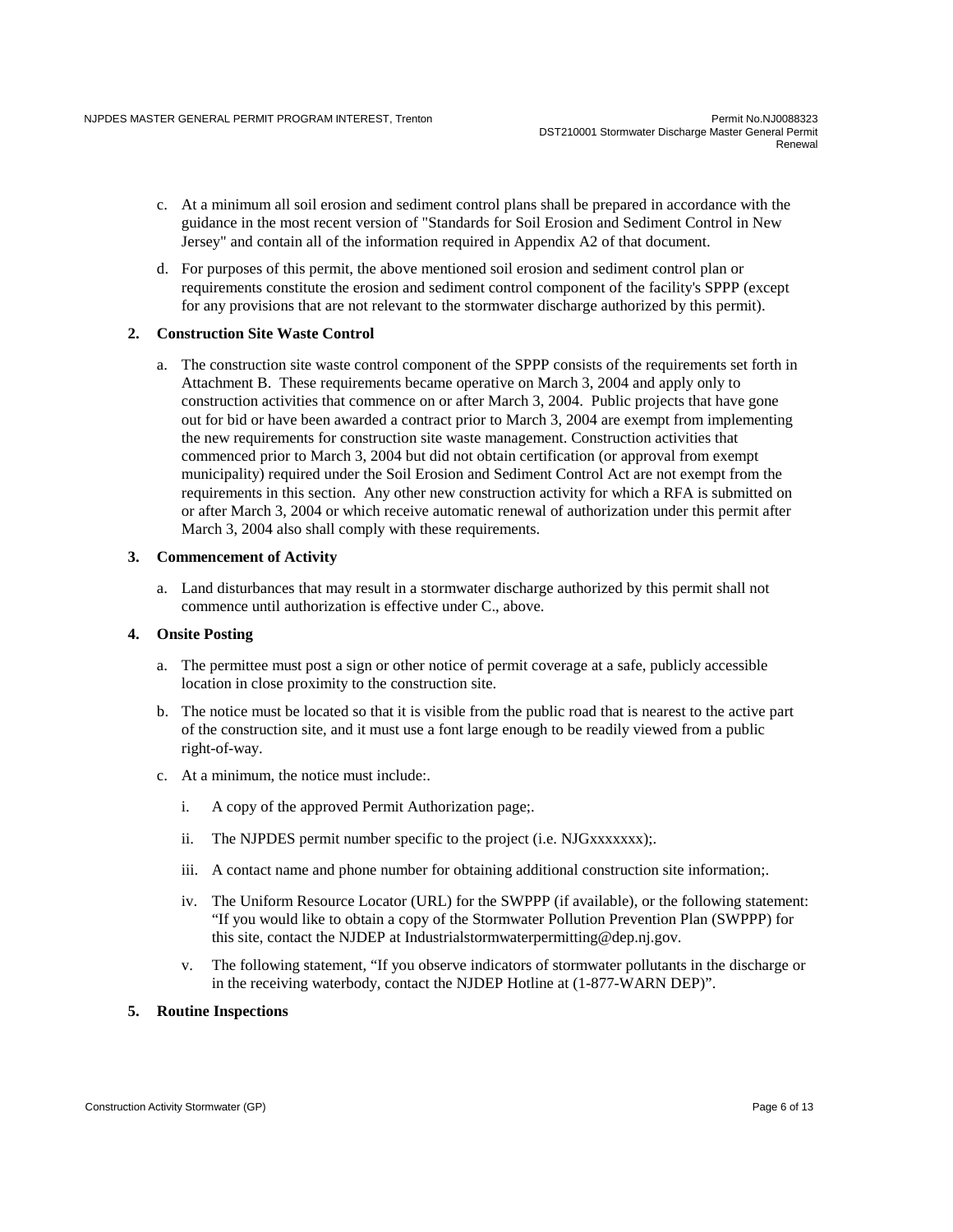- a. The permittee shall conduct and document weekly inspections of the areas of industrial activity or small construction activity to identify areas contributing to the stormwater discharge authorized by this permit and evaluate whether the stormwater pollution prevention plan (SPPP) identified under E.1, above, is being properly implemented and maintained, or whether additional measures are needed to implement the SPPP.
	- i. In the event that the industrial activities or small construction activities onsite are ceased or are anticipated to cease for a period of six (6) months or greater the permittee may seek a suspension of the routine inspection requirement of the permit or reduction in frequency to monthly with the written approval of the Soil Conservation District office overseeing the project on a form provided by the Department.

#### **6. Reports of Noncompliance**

a. All instances of noncompliance not reported under N.J.A.C. 7:14A-6.10 shall be reported to the Department annually by the permittee.

#### **7. Notification Of Completion**

- a. The Soil Conservation District will provide the Department notification that a copy of the report of compliance was issued under N.J.A.C. 2:90-1 for completed construction activities.
- b. The DOT shall provide written notification to the Department when DOT certified projects are completed.

# **F. STANDARD CONDITIONS APPLICABLE TO THIS GENERAL PERMIT**

#### **1. Permit Compliance**

a. The permittee shall comply with all the conditions set forth in this permit and all the applicable requirements relevant to the permittee's discharge(s) that can be found in the Federal Clean Water Act and the New Jersey Water Pollution Control Act (N.J.S.A. 58:10A-1 et seq.). The permittee may be subject to penalties for any violations thereof.

#### **2. The following conditions are incorporated by reference. The permittee is required to comply with the rules that were in effect as of the effective date of the final permit.**

- a. General Conditions
	- i. Penalties for Violations N.J.A.C. 7:14-8.1 et seq.
	- ii. Incorporation by Reference N.J.A.C. 7:14A-2.3
	- iii. Toxic Pollutants N.J.A.C. 7:14A-6.2(a)4i
	- iv. Duty to Comply N.J.A.C. 7:14A-6.2(a)1 & 4
	- v. Duty to Mitigate N.J.A.C. 7:14A-6.2(a)5 & 11
	- vi. Inspection and Entry N.J.A.C. 7:14A-2.11(e)
	- vii. Enforcement Action N.J.A.C. 7:14A-2.9
	- viii. Duty to Reapply N.J.A.C. 7:14A-4.2(e)3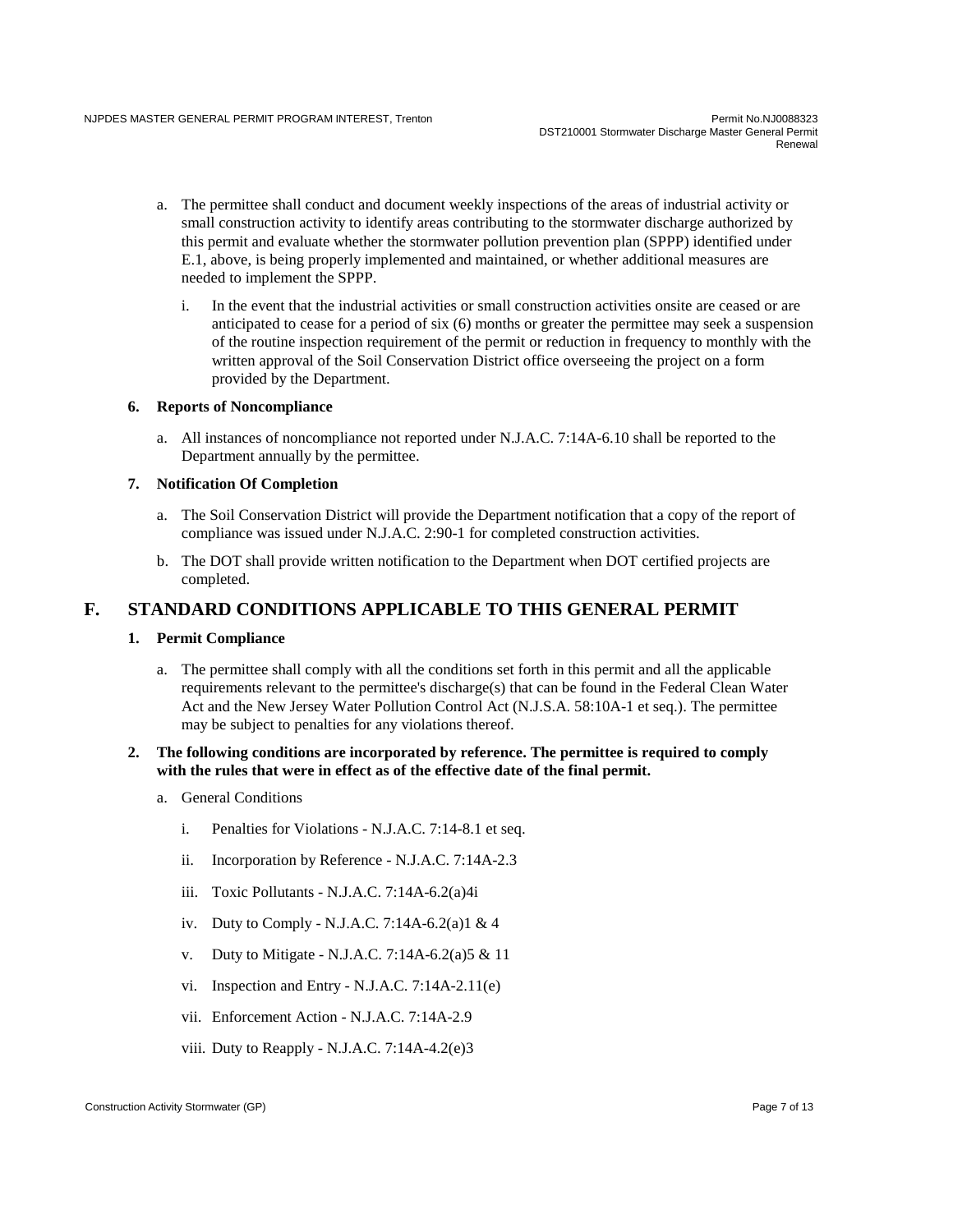- ix. Signatory Requirements for Applications and Reports N.J.A.C. 7:14A-4.9
- x. Effect of Permit/Other Laws -N.J.A.C. 7:14A-6.2(a)  $6 \& 7 \& 2.9(C)$
- xi. Severability N.J.A.C. 7:14A-2.2
- xii. Administrative Continuation of Permits N.J.A.C. 7:14A-2.8
- xiii. Permit Actions N.J.A.C. 7:14A-2.7(c)
- xiv. Reopener Clause N.J.A.C. 7:14A-6.2(a)10, 16.4(b) & 25.7(b)
- xv. Permit Duration and Renewal N.J.A.C. 7:14A-2.7(a)  $&$  (b)
- xvi. Consolidation of Permit Process N.J.A.C. 7:14A-15.5
- xvii.Confidentiality N.J.A.C. 7:14A-18.2 & 2.11(g)
- xviii.Fee Schedule N.J.A.C. 7:14A-3.1
- xix. UIC Corrective Action N.J.A.C. 7:14A-8.4
- xx. Additional Conditions Applicable to UIC Permits N.J.A.C. 7:14A-8.9
- xxi. UIC Operating Criteria N.J.A.C. 7:14A-8.16
- b. Operation And Maintenance
	- i. Need to Halt or Reduce not a Defense N.J.A.C. 7:14A-2.9(b)
	- ii. Proper Operation and Maintenance N.J.A.C. 7:14A-6.12
- c. Monitoring And Records
	- i. Monitoring N.J.A.C. 7:14A-6.5
	- ii. Recordkeeping N.J.A.C. 7:14A-6.6
	- iii. Signatory Requirements for Monitoring Reports N.J.A.C. 7:14A-6.9
- d. Reporting Requirements
	- i. Planned Changes N.J.A.C. 7:14A-6.7
	- ii. Reporting of Monitoring Results N.J.A.C. 7:14A-6.8
	- iii. Noncompliance Reporting N.J.A.C. 7:14A-6.10 & 6.8(h)
	- iv. Hotline/Two Hour & Twenty-four Hour Reporting N.J.A.C. 7:14A-6.10(c) & (d)
	- v. Written Reporting N.J.A.C. 7:14A-6.10(e) &(f) & 6.8(h)
	- vi. Duty to Provide Information N.J.A.C. 7:14A-2.11, 6.2(a)14 & 18.1
	- vii. Compliance Schedules N.J.A.C. 7:14A-6.4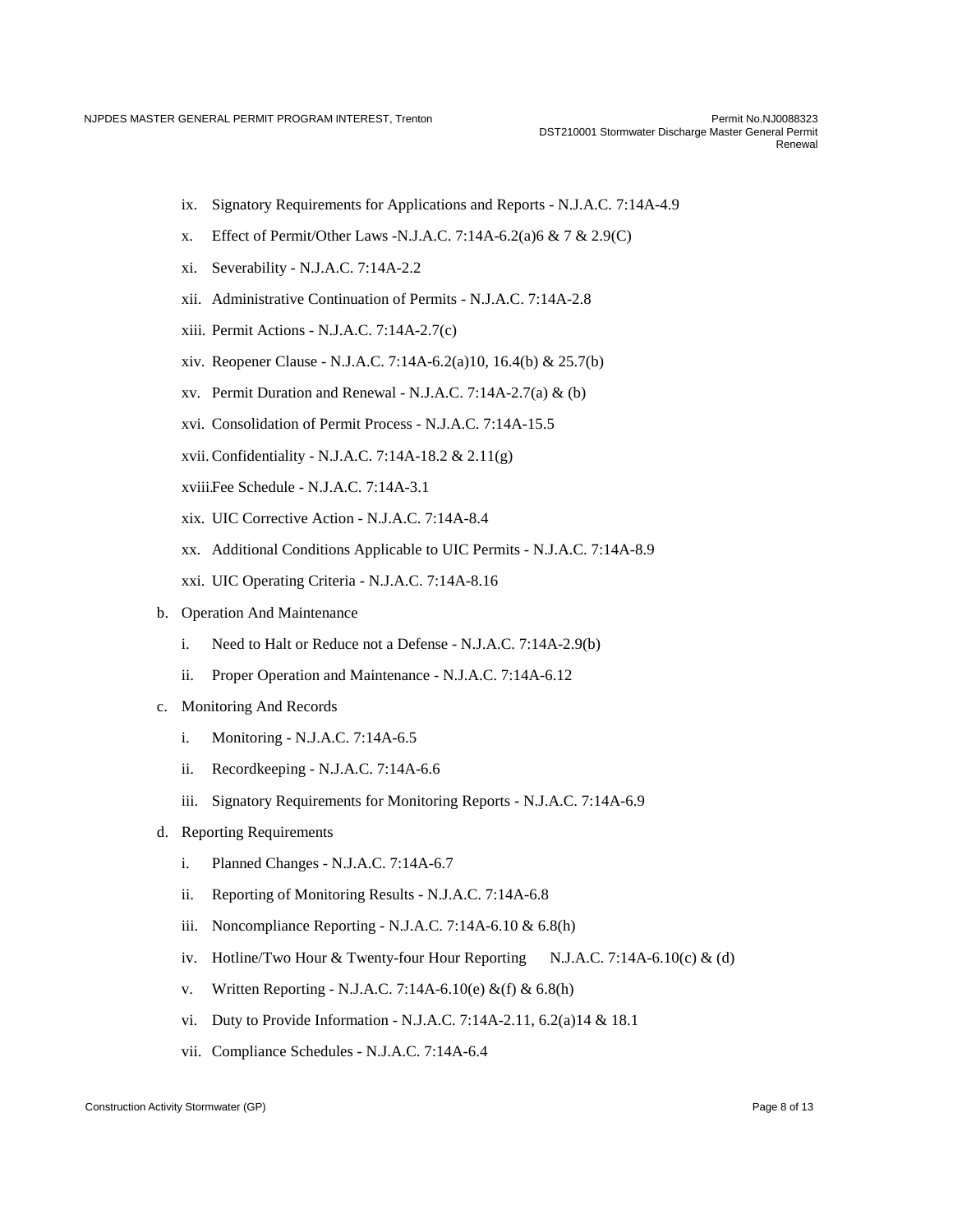DST210001 Stormwater Discharge Master General Permit Renewal

viii. Transfer - N.J.A.C. 7:14A-6.2(a)8 & 16.2

- ix. Additional Requirements for all Existing Manufacturing, Commercial, Mining, Siviculture, Mining, Silvicuture, and Research Facilities - N.J.A.C. 7:14A-11.3
- e. Copies of the NJPDES rules may be purchased by contacting Lexis Nexis-Customer Service at (800)223-1940, or go to the Lexis Nexis bookstore on the internet at www.lexisnexis.com/bookstore.

# **G. SPECIAL CONDITIONS**

#### **1. Other Laws**

- a. In accordance with N.J.A.C. 7:14A-6.2(a)7, this permit does not authorize any infringement of State or local law or regulations, including, but not limited to the Pinelands rules (N.J.A.C. 7:50), N.J.A.C. 7:1E (Department rules entitled "Discharges of Petroleum and other Hazardous Substances"), and all other Department rules. No discharge of hazardous substances (as defined in N.J.A.C. 7:1E-1.6) resulting from an onsite spill shall be deemed to be "pursuant to and in compliance with permit" within the meaning of the Spill Compensation and Control Act at N.J.S.A. 58:10-23.11c.
- b. Exemptions
	- i. Operations and Maintenance Manual: In accordance with N.J.A.C. 7:14A-6.12(c), for a stormwater discharge authorized by this permit, the permittee is exempt from the requirement to prepare an operations and maintenance manual.

# **H. DEFINITIONS**

#### **1. Definitions Applicable to This Permit**

- a. Unless otherwise stated herein the definitions set forth at N.J.A.C. 7:14A-1.2 are incorporated into this permit.
- b. "Final certificate of occupancy" means a "certificate of occupancy", as defined at N.J.A.C. 5:23-1.4, that is not a temporary certificate of occupancy as described under N.J.A.C. 5:23-2.23(g).
- c. The terms "Highlands Preservation Area Approval", "Highlands Region", "major Highlands development", and "Preservation Area" have the meanings set forth for those terms at N.J.A.C. 7:38-1.4. The term "Highlands Applicability Determination" refers to the applicability determination identified at N.J.A.C. 7:38-2.4.
- d. "Separate storm sewer" means a conveyance or system of conveyances (including roads with drainage systems, streets, catch basins, gutters, ditches, man-made channels, or storm drains):
	- i. Designed or used for collecting or conveying stormwater;
	- ii. Which is not part of a "combined sewer system"; and
	- iii. Which is not part of a "Publicly Owned Treatment Works" (POTW).
- e. "Stormwater" means water resulting from precipitation (including rain and snow) that runs off the land's surface, is transmitted to the subsurface, or is captured by separate storm sewers or other sewerage or drainage facilities, or conveyed by snow removal equipment.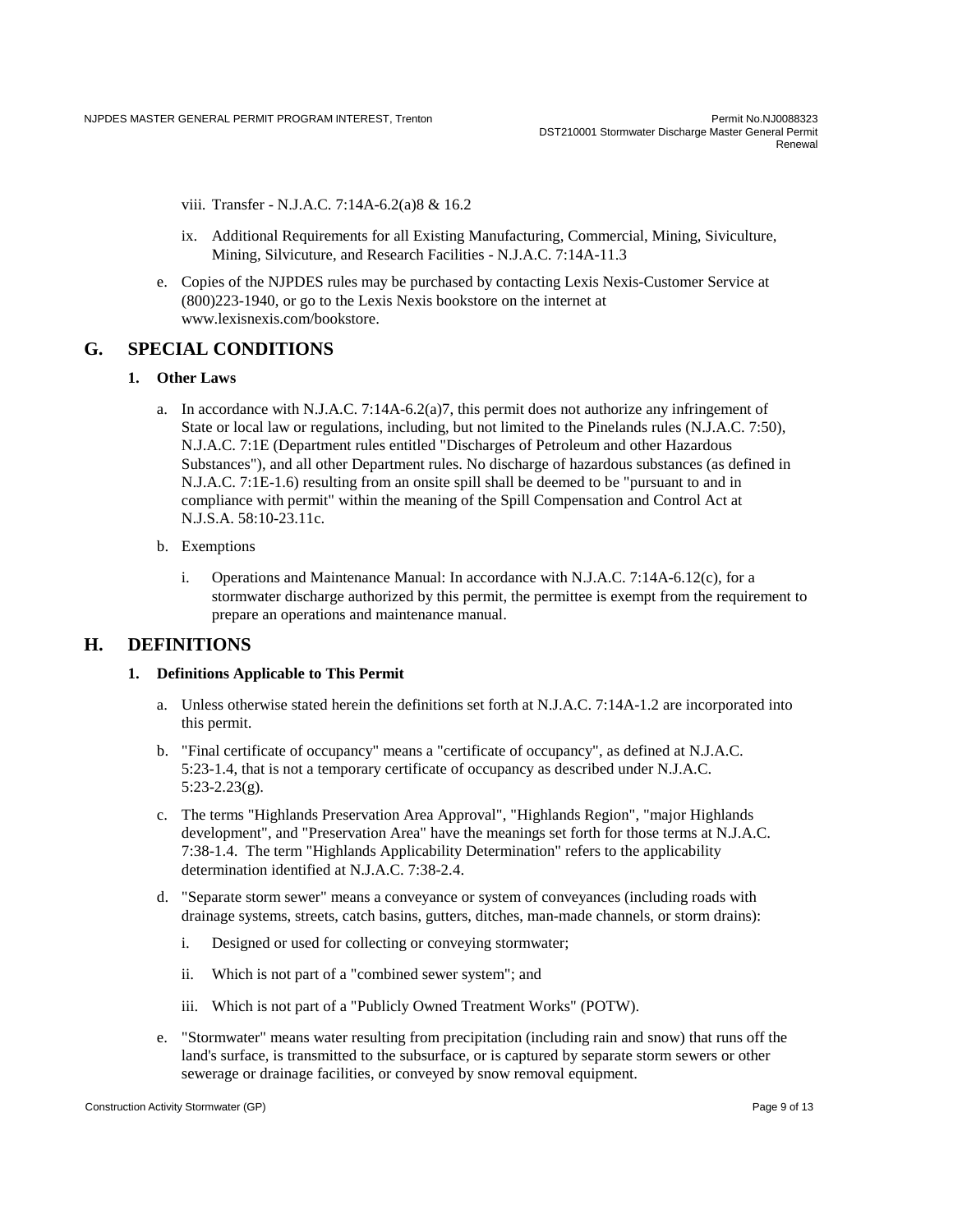# **I. ATTACHMENT A: RFA Certification**

#### **1. Request for Authorizations shall include the following RFA certification.**

- a. "I certify under penalty of law that this Request for Authorization and all attached documents were prepared under my direction or supervision in accordance with a system designed to assure that qualified personnel properly gather and evaluate the information submitted. Based on my inquiry of the person or persons who manage the system, or those persons directly responsible for gathering the information, the information submitted is, to the best of my knowledge and belief, true, accurate and complete. As far as I know, none of the stormwater discharges for which this Request for Authorization is submitted are excluded from authorization by Section A.2. or A.3 of NJPDES Permit No. NJ0088323.
- b. I am aware that pursuant to the Water Pollution Control Act (see N.J.S.A. 58:10A-10f(2) and (3)), there are significant civil and criminal penalties for making a false statement, representation or certification in any application, record, or other document filed or required to be maintained under that Act, including fines and/or imprisonment."

#### **2. The RFA certification shall be signed as follows:**

- a. For a corporation, by a responsible corporate officer as described in N.J.A.C. 7:14A-4.9(a)1;
- b. For a partnership or sole proprietorship, by a general partner or the proprietor, respectively;
- c. For a municipality, State, Federal or other public agency, by either a principal executive officer or ranking elected official; or
- d. For a corporation or other entity under a., b., or c., above, by a duly authorized representative, provided that the representative is authorized by a person described in a., b., or c., above.
	- i. This authorization specifies either an individual or a position responsible for the overall operation of the regulated facility such as plant manager, operator of a well or well field, superintendent, position of equivalent responsibility, or an individual or position having overall responsibility for environmental matters for the company or public agency. A duly authorized representative may thus be either a named individual or any individual occupying a named position; and
	- ii. The written authorization is attached to the RFA.
- e. A separate RFA certification shall be signed, dated and submitted for each person submitting the RFA.

# **J. ATTACHMENT B: CONSTRUCTION SITE WASTE CONTROL COMPONENT OF THE STORMWATER POLLUTION PREVENTION PLAN (SPPP)**

**1. Construction Site Waste Control**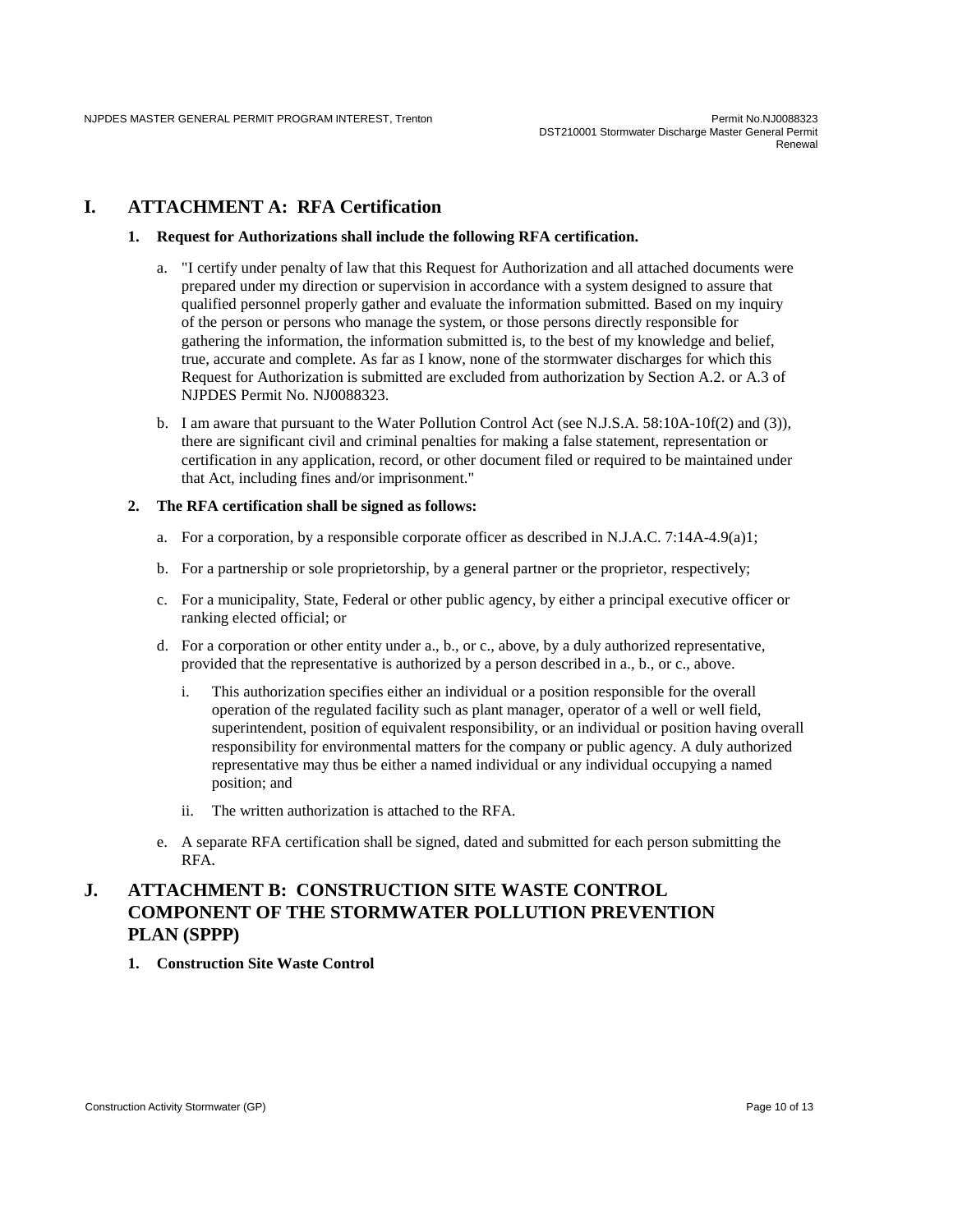a. The construction site waste control component of the SPPP consists of the requirements in 2., 3., and 4. below. These requirements become operative on March 3, 2004 and apply only to construction activities that commence on or after March 3, 2004. Public projects that have gone out for bid or have been awarded a contract prior to March 3, 2004 are exempt from implementing the new requirements for construction site waste management. Construction activities that commenced prior to March 3, 2004 but did not obtain certification (or approval from exempt municipality) required under the Soil Erosion and Sediment Control Act are not exempt from the requirements in this section. Any other new construction activity for which an RFA is submitted on or after March 3, 2004 or which receive automatic renewal of authorization under this permit after March 3, 2004 also shall comply with these requirements.

#### **2. Material Management to Prevent or Reduce Waste**

a. Any pesticides, fertilizers, fuels, lubricants, petroleum products, anti-freeze, paints and paint thinners, cleaning solvents and acids, detergents, chemical additives, and concrete curing compounds shall be stored in containers in a dry covered area. Manufacturers' recommended application rates, uses, and methods shall be strictly followed to the extent necessary to prevent or minimize the presence of waste from such materials in the stormwater discharge authorized by this permit. (The preceding sentence does not apply to any manufacturers' recommendations about fertilizer or other material that conflict with the erosion and sediment control component of the facility's SPPP.)

#### **3. Waste Handling**

a. The following requirements apply only to construction site waste that has the potential to be transported by the stormwater discharge authorized by this permit. The handling at the construction site of waste building material and rubble and other construction site wastes, including litter and hazardous and sanitary wastes, shall conform with the State Solid Waste Management Act, N.J.S.A. 13:1E-1 et seq., and its implementing rules at N.J.A.C. 7:26, 7:26A, and 7:26G; the New Jersey Pesticide Control Code at N.J.A.C. 7:30; the State litter statute (N.J.S.A. 13:1E-99.3); and OSHA requirements for sanitation at 29 C.F.R. 1926 (except where such conformance is not relevant to the stormwater discharge authorized by this permit). Construction sites shall have one or more designated waste collection areas onsite or adjacent to the site, and an adequate number of containers for waste. Waste shall be collected from such containers before they overflow, and spills at such containers shall be cleaned up immediately. Staged waste containers shall be maintained so as to prevent waste materials from overflowing, leaking, or blowing out of the container. Keep waste container lids closed when not in use and close lids at the end of the business day for those containers that are in use throughout the day. For waste containers that do not have lids the permittee shall ensure that the container is covered (e.g., a tarp), when not in use, to prevent contact of waste material with stormwater.

#### **4. Construction site wastes include but are not limited to:**

a. "Construction and demolition waste," as defined in N.J.A.C. 7:26-1.4 as follows: "waste building material and rubble resulting from construction, remodeling, repair, and demolition operations on houses, commercial buildings, pavements and other structures. The following materials may be found in construction and demolition waste: treated and untreated wood scrap; tree parts, tree stumps and brush; concrete, asphalt, bricks, blocks and other masonry; plaster and wallboard; roofing materials; corrugated cardboard and miscellaneous paper; ferrous and non-ferrous metal; non-asbestos building insulation; plastic scrap; dirt; carpets and padding; glass (window and door); and other miscellaneous materials; but shall not include other solid waste types."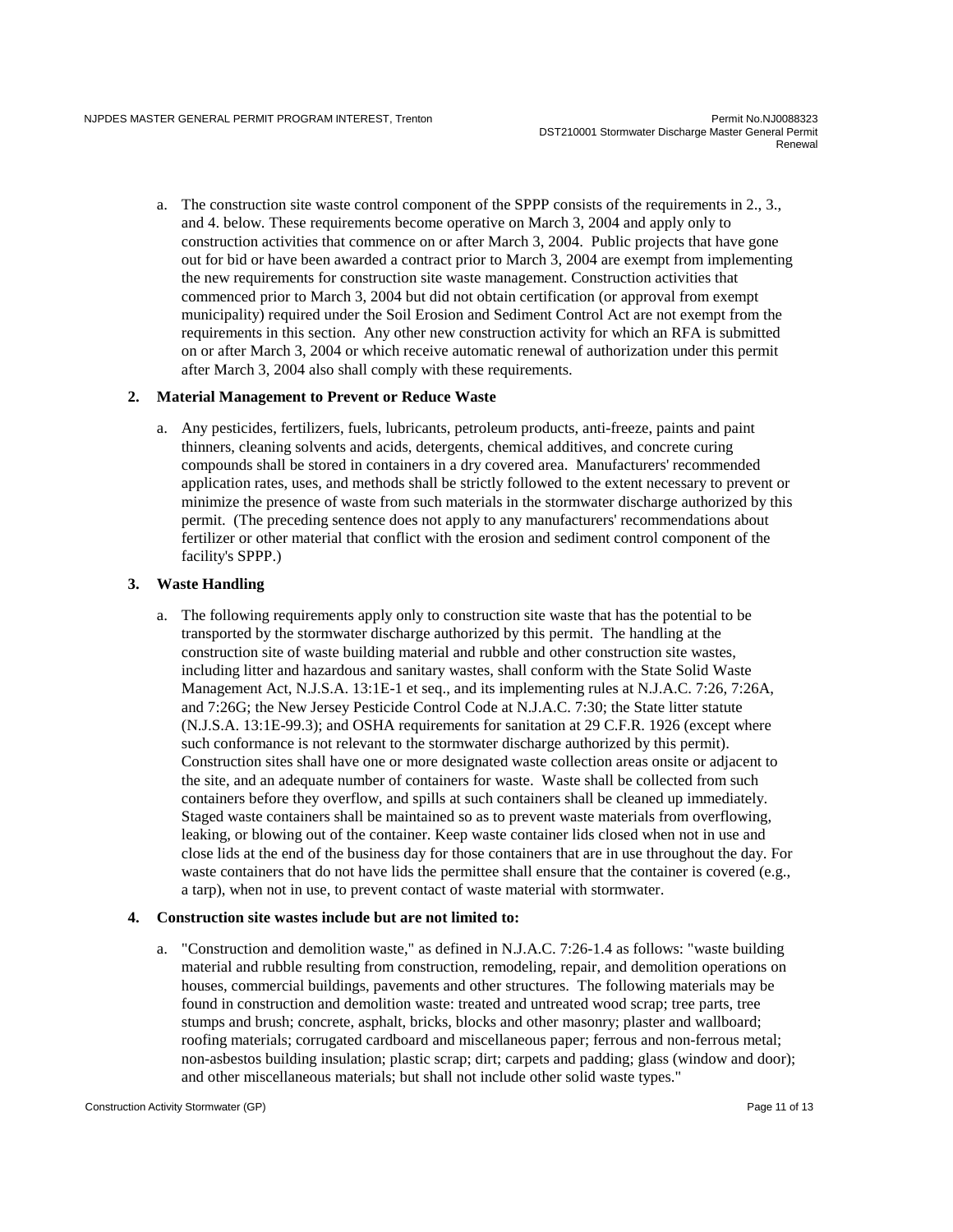- b. Any waste building material and rubble resulting from such operations that is hazardous for purposes of N.J.A.C. 7:26G (the Hazardous Waste rules).
- c. Discarded (including spilled) pesticides, fertilizers, fuels, lubricants, petroleum products, anti-freeze, paints and paint thinners, paint chips and sandblasting grits, cleaning solvents, acids for cleaning masonry surfaces, detergents, chemical additives used for soil stabilization (i.e., calcium chloride), and concrete curing compounds.
- d. Other "litter," as defined at N.J.S.A. 13:1E-215.d as follows: "any used or unconsumed substance or waste material which has been discarded whether made of aluminum, glass, plastic, rubber, paper, or other natural or synthetic material, or any combination thereof, including, but not limited to, any bottle, jar or can, or any top, cap or detachable tab of any bottle, jar or can, any unlighted cigarette, cigar, match or any flaming or glowing material or any garbage, trash, refuse, debris, rubbish, grass clippings or other lawn or garden waste, newspapers, magazines, glass, metal, plastic or paper containers or other packaging or construction material, but does not include the waste of the primary processes of mining or other extraction processes, logging, sawmilling, farming or manufacturing."
- e. Sanitary sewage and septage.
- f. Contaminated soils encountered or discovered during earthmoving activities or during the cleanup of a leak or discharge of a hazardous substance.
- g. Concrete Washout Concrete washout onsite is prohibited outside designated areas. Washout activities include, but are not limited to, the washing of trucks, chutes, hoses, mixers, hoppers, and tools.
	- i. Designated washout areas shall be lined and bermed to prevent discharges to surface and ground water.
	- ii. Hardened concrete from the concrete washout shall be removed and properly disposed of.
	- iii. The concrete washout area shall be clearly designated with a sign indicating the areas uses.
- h. Sanitary Sewage/Septage Disposal Discharges of raw sanitary sewage or septage onsite are strictly prohibited. Adequate facilities with proper disposal shall be provided and maintained onsite or adjacent to the site for all workers and other sanitary needs.

#### **5. Spills; Discharges of Hazardous Substances; Federally Reportable Releases**

- a. Spill kits shall be available onsite or adjacent to the site for any materials that are listed in 2. above and used or applied onsite. All spills of such material shall be contained and cleaned up immediately. Cleaned up materials shall be properly disposed of.
- b. Discharges of hazardous substances (as defined in N.J.A.C. 7:1E-1.6) in construction site wastes are subject to the provisions of the Spill Compensation and Control Act, N.J.S.A. 58:10-23.11 et seq., and of Department rules for Discharges of Petroleum and Other Hazardous Substances at N.J.A.C. 7:1E. No discharge of hazardous substances resulting from an onsite spill shall be deemed to be "pursuant to and in compliance with [this] permit" within the meaning of the Spill Compensation and Control Act at N.J.S.A. 58:10-23.11c.
- c. Releases in excess of reportable quantities (RQ) established under 40 C.F.R. 110, 117, and 302 that occur within a 24-hr period must be reported to the National Response Center (800 424-8802).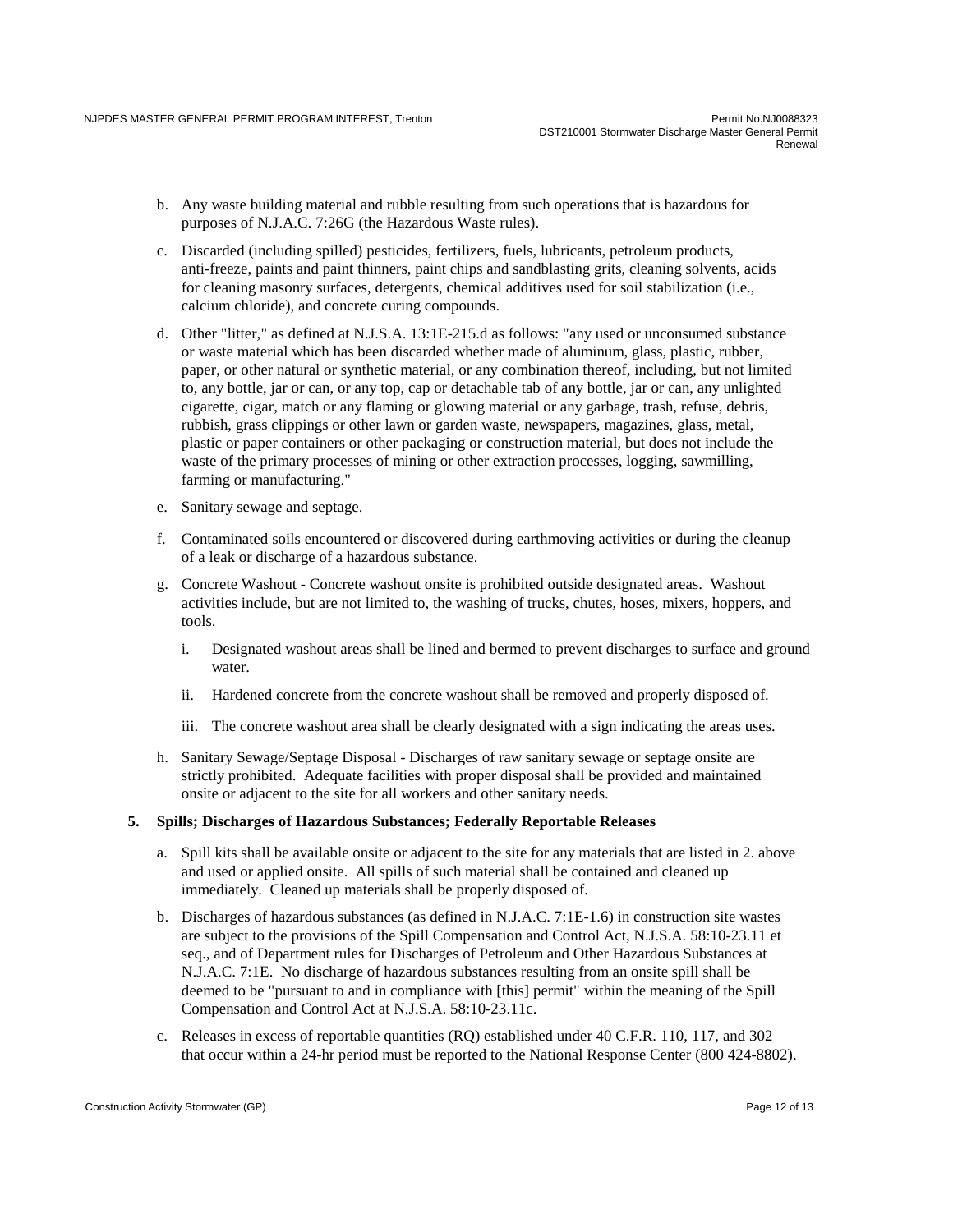#### **6. Discharges to Polychlorinated biphenyls (PCBs) Impacted Waters**

- a. If the permitted activity discharges to waters impaired for PCBs or waters with an approved TMDL for PCBs, and includes the demolition of a structure with at least 10000 square feet of floor space which was built or renovated before January 1, 1980 the permittee must:.
	- i. Implement controls to minimize the exposure of PCB-containing building materials, including paints, caulk, and pre-1980 fluorescent lighting fixtures, to precipitation and stormwater; and.
	- ii. Ensure that the disposal of these materials is performed in compliance with all local, state, and federal regulations.
- b. Examples of controls to minimize exposure of PCBs to precipitation and stormwater include separating work areas from non-work areas and selecting appropriate personal protective equipment and tools, constructing a containment area so that all dust or debris generated by the work remains within the protected area, using tools that minimize dust and heat  $(\langle 212 \text{°F} \rangle)$ .
- c. Permittees can identify if the receiving stream has a PCB impairment by referencing the most current 303(d) list of impaired water ways available at the NJDEP-Bureau of Environmental Analysis, Restoration and Standards (BEARS) website.
- d. Permittees can identify if the receiving stream has an approved PCB TMDL by referencing the TMDL look-up tool available at the NJDEP-Bureau of Environmental Analysis, Restoration and Standards (BEARS) website.